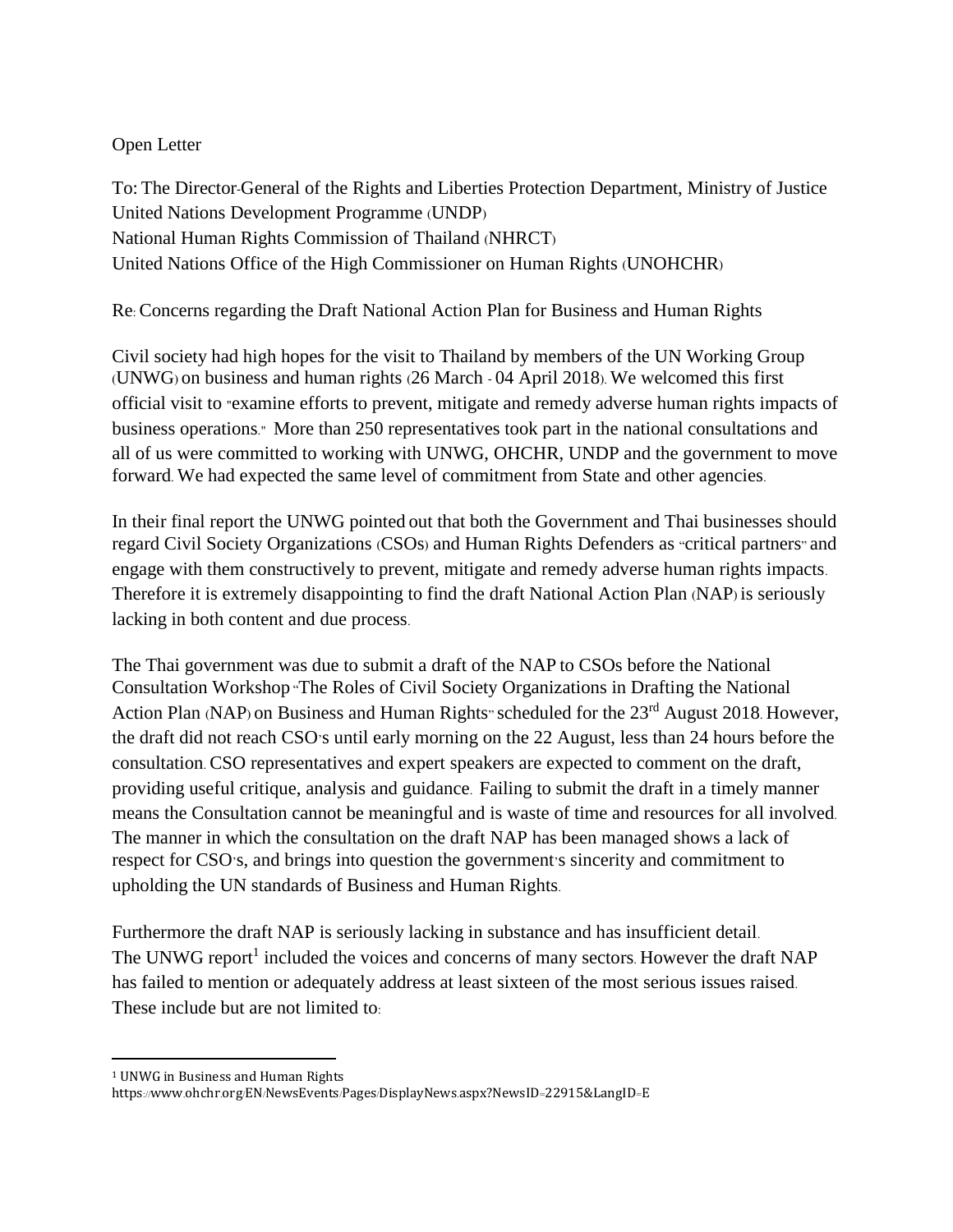- 1. Human rights risks and impacts related to development projects
- 2. Environmental and social impact assessments
- 3. Special Economic Zones
- 4. Thai investments abroad
- 5. Human rights defenders and civic space
- 6. WHRDs
- 7. Trafficking and forced labor
- 8. Migrant workers
- 9. Persons with disabilities
- 10. Sex workers
- 11. Gender lens to business and human rights
- 12. Ethnic minorities
- 13. Labor rights
- 14. Senior citizens
- 15. Access to remedies
- 16. Operational-level grievance mechanisms
- 17. Children Rights <sup>2</sup>

The UNWG guidelines also require government to identify how the NAP will relate to other national plans and strategies. We cannot see how the draft can relate to the Thai government's 20 year strategy which was created without public participation. We believe developing National frameworks without democratic processes and true participation will result in flawed strategies and actions.

The Thai NAP will be the first in Asia and is expected to serve as an example for other countries in the region. However the draft NAP in its current form is an embarrassment to Thailand and a poor model for the region. At the moment the NAP is still at the stage of developing the

<sup>&</sup>lt;sup>2</sup> Additional to The UNWG report